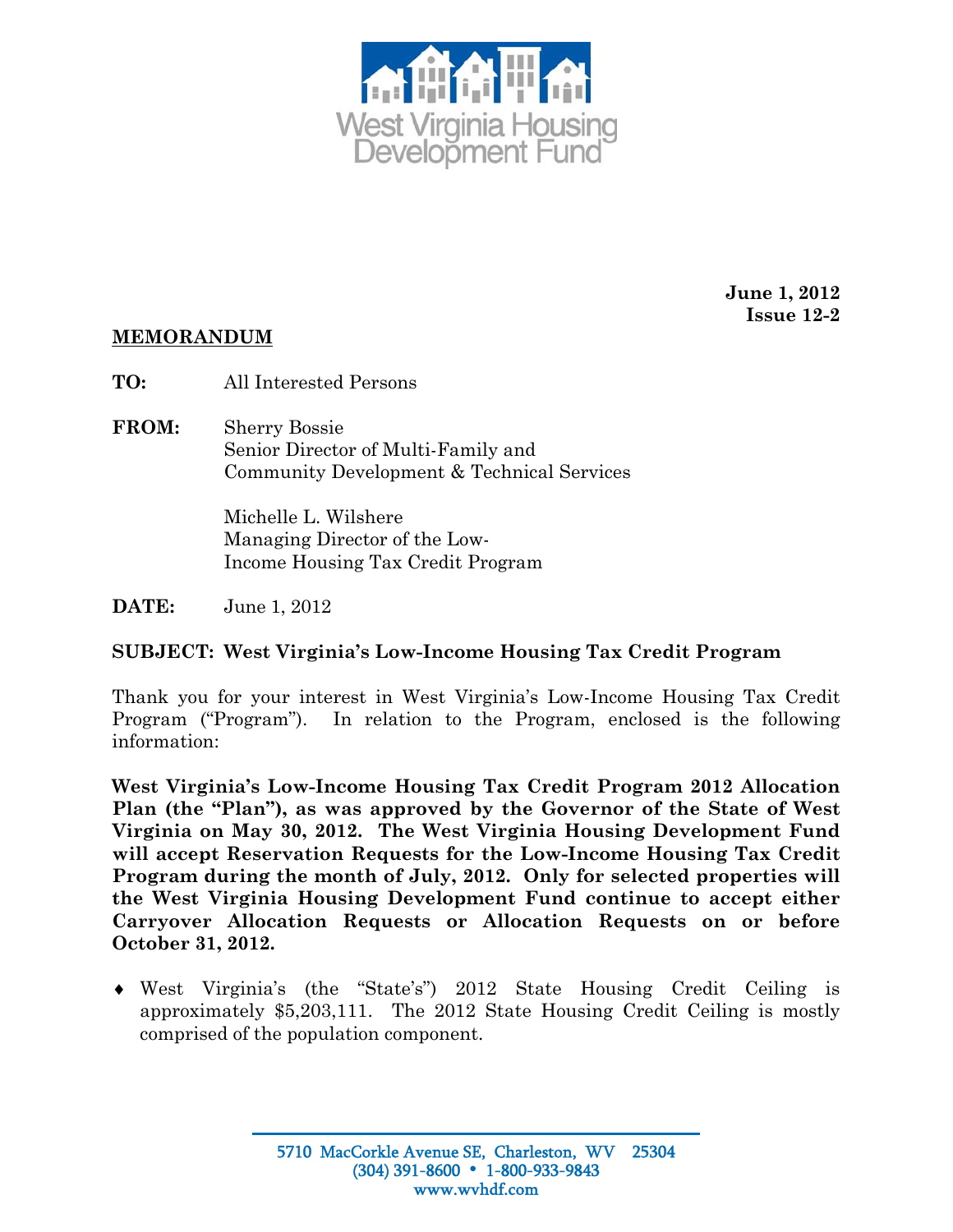MEMORANDUM June 1, 2012 Page Two

♦ A summary of the Set-Aside Categories that comprise the 2012 State Housing Credit Ceiling is provided on pages 7 and 8 of the Plan. The document entitled State Housing Credit Ceiling – Set-Aside Categories and Amounts for the 2012 Calendar Year is also attached.

**Reminder**: The maximum credit a property can request in 2012 is \$612,270 (see page 19 of the 2012 Tax Credit Manual).

- ♦ The West Virginia Housing Development Fund, as the allocating agency for the State, is responsible for administering the Program, and for developing and adopting a "qualified allocation plan", pursuant to which properties will be selected to receive allocations of low-income housing tax credits. The statutory definition of a qualified allocation plan is provided on pages 1 through 3 of the Plan.
- ♦ Three significant components of the Plan are as follows:
	- ◊ Setting forth certain required selection criteria that are used to determine housing priorities that are appropriate to local conditions.
	- $\Diamond$  Providing preference in allocating housing credit dollar amounts to properties with certain service obligations or commitments.
	- ◊ Providing procedures that the West Virginia Housing Development Fund will follow in monitoring properties for noncompliance with the provisions of Section 42 of the Internal Revenue Code, in notifying the Internal Revenue Service of such noncompliance, to the extent that the West Virginia Housing Development Fund becomes aware of any such matters of noncompliance, and in monitoring for noncompliance with habitability standards through regular site visits.
- ♦ In relation to the first and second components described above, a summary of the Selection and Preference Criteria is provided on pages 5 and 6 of the Plan. A total of 1,030 selection and preference criteria points is available.
- ♦ In relation to the third component described above, a Compliance Monitoring Procedure is provided on pages 40 through 51 of the Plan. We charge a property owner a reasonable monitoring fee, the amount of which is provided on page 51 of the Plan.